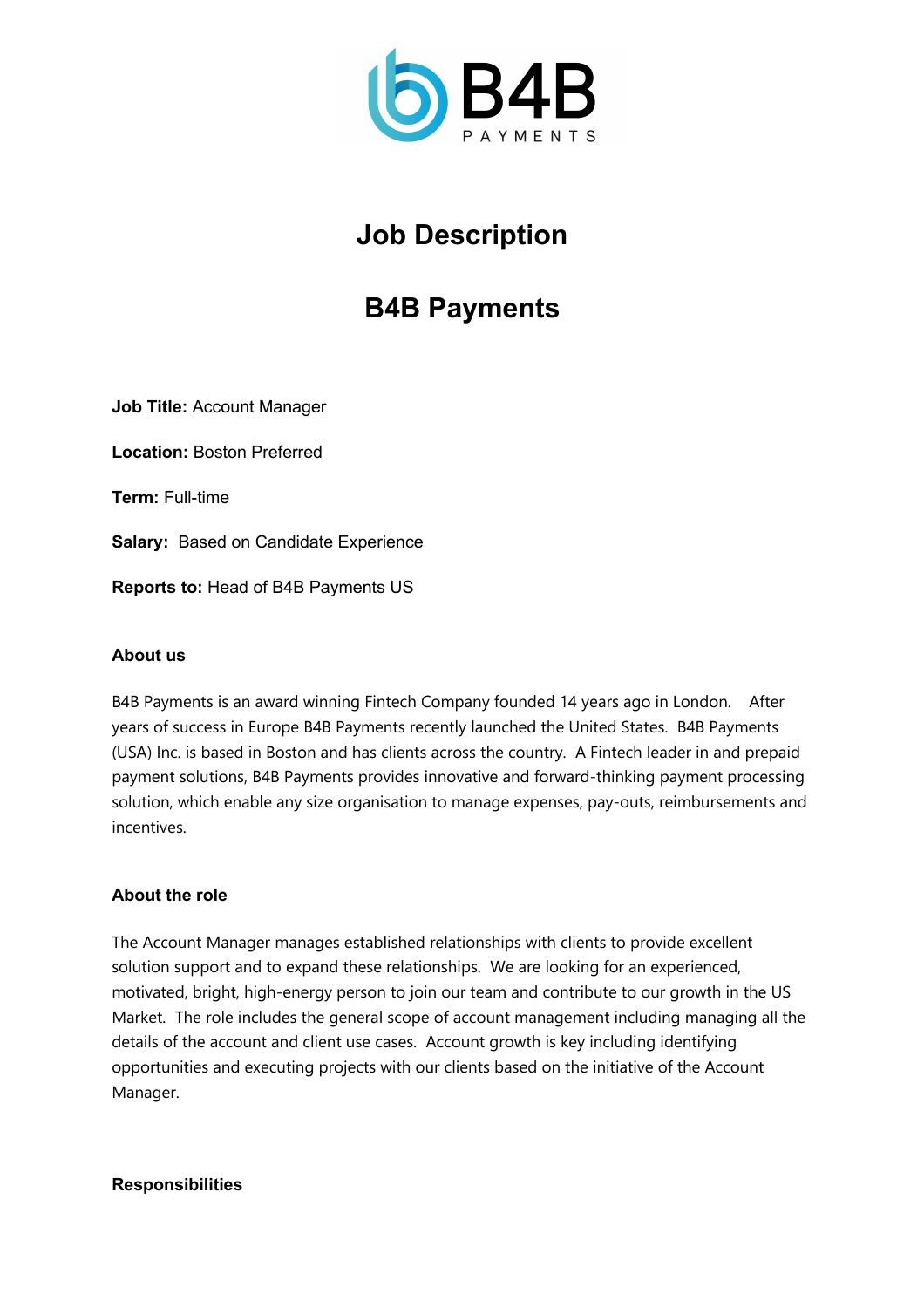

- Manage a portfolio of clients and provide effective relationship management to optimise client satisfaction, growth and retention
- Report Account Status, Risks and Opportunities
- Understand the B4B products, the technical infrastructure and be able to translate this knowledge into client applicable solutions
- Resolve client set-up and operational issues on B4B Products
- Identify opportunities to grow the portfolio; create and manage a pipeline of new opportunities in the B4B Payments CRM
- Prepare and present client reviews and training, providing a positive and interactive client experience
- Be involved in product development in support of client needs
- Maintain current knowledge on emerging regulations in the payment card industry, competitor landscape, and related new developments affecting the payment card / financial solutions industry
- Providing guidance to customer service teams by briefing on new clients and service requirements

## **Requirement**

## **Essential (Need to have)**

- Proven background in relationship management
- Facility with numbers & a willingness to understand a fintech business and the drivers that underpin it – revenues, costs, profits.
- Ability to use MS Office in particular, Excel & PowerPoint
- Ability to use a CRM system & pull reports
- The willingness to talk to clients in meetings, by phone, online and understand their needs and translate this into follow up actions. Be engaging.
- A can-do attitude (Account Management deals with customers and a willingness to own problems cheerfully goes a long way)
- Demonstrated ability to work independently and from home as necessary
- Bachelor's degree and 5 years of experience
- Computer literacy Desktop publishing, Presentation, Communication, Collaboration tools
- Live presentation skills
- Working in a team environment

#### **Desirable (Nice to have)**

- Experience in Payments / Payment Card Solutions
- Experience in a relevant industry vertical. Tourism, Incentives, Pharma, etc.
- Fluent in a second language common in the US